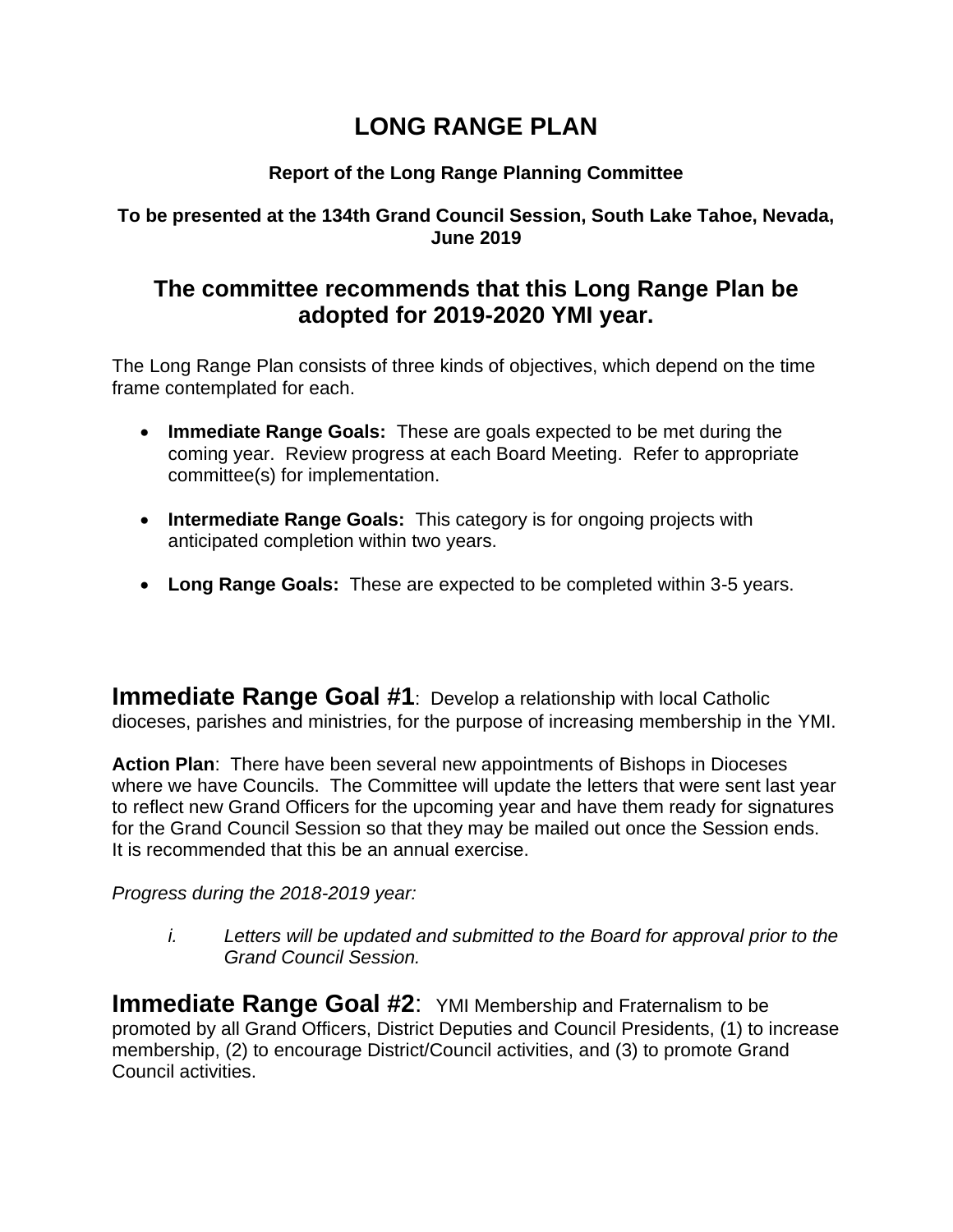*Progress during the 2018-2019 year:*

- *i Official visits by Grand Council officers focused on membership and the need for membership involvement and participation, including Grand Council activities.*
- *ii. During official visits, Grand Council officers continue to promote YMI educational benefits, scholarship programs, sporting tournaments/activities, the Seminarian Foundation, our annual essay contest, and the Red & White Mass.*
- *iii. YMI activities and educational programs are posted on our website, communicated via Facebook, and published in the YMI Journal, "Under the Lamp Post".*

**Immediate Range Goal #3: Promote the YMI through various media** communications.

*Progress during the 2018-2019 year:*

*Office of the Grand Secretary budget supports and continues to promote the YMI through newsprints, radio, Facebook and the Order's website. These communications promote interaction between Councils, and provide information for possible new members and for the public.*

**Intermediate Range Goal #1:** The Membership Committee shall develop a program for implementing membership drives in local Councils.

**Action Plan**: The membership committee will develop a framework for how a membership drive can be conducted. This will be a standard framework that can easily be implemented across all Councils. It shall include a basic template of the steps a Council should follow to organize and implement a membership drive, as well as a list of recommended materials to be used.

*Progress during the 2018-2019 year:* 

- *i. Several Councils have conducted or are in the process of conducting membership drives.*
- *ii. St. Christopher Council #80 conducted a membership drive that resulted in at least 6 new members within the last year.*

**Long Range Goal #1:** Promote the Junior YMI program